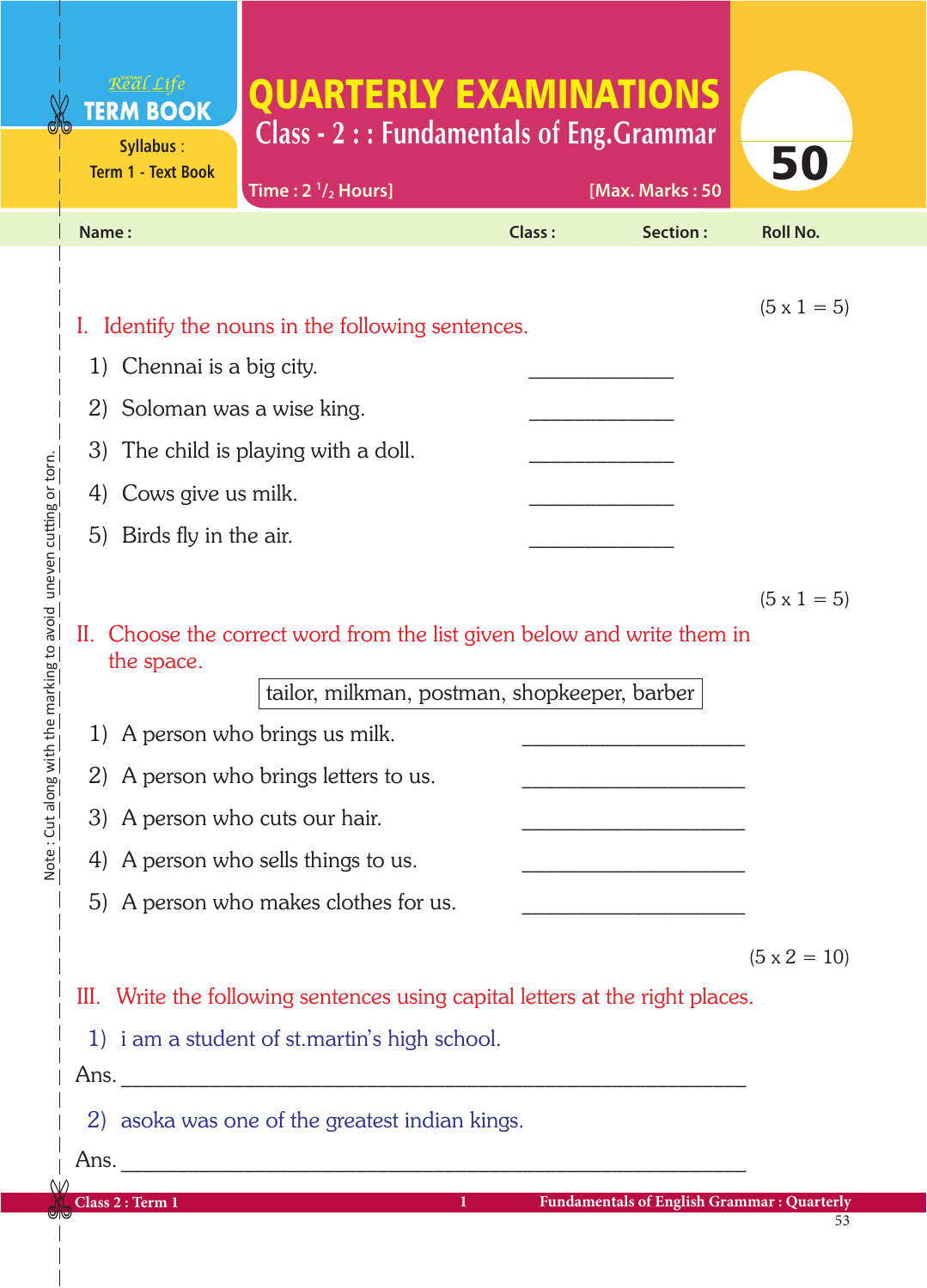| 3) bangalore is famous as the city of gardens.                                          |                    |
|-----------------------------------------------------------------------------------------|--------------------|
| 4) the ganges is a holy river.                                                          |                    |
|                                                                                         |                    |
| 5) have you seen the viswanath temple at banaras?                                       |                    |
|                                                                                         |                    |
| IV. Fill in the blanks with suitable pronouns.                                          | $(5 \times 1 = 5)$ |
| 1) Boys, where are _____________ all going ?                                            |                    |
| 2) Don't tell ___________ lies.                                                         |                    |
| 3) Birds build ___________________ nests in trees.                                      |                    |
| 4) The horse fell down and broke _______________________ leg.                           |                    |
| 5) Rama, _______________ are a lazy boy.                                                |                    |
|                                                                                         | $(5 \times 1 = 5)$ |
| V. Fill in the blanks in the sentences with the correct verbs in the list.              |                    |
| are ploughing, cries, jumps, is writing, carries                                        |                    |
| 1) The child _______________ for milk.                                                  |                    |
| 2) The boy $\frac{1}{2}$ with a pen.                                                    |                    |
| 3) The donkey _______________ heavy loads.                                              |                    |
|                                                                                         |                    |
| 5) The monkey __________________ from the tree.                                         |                    |
| VI. Identify adverbs in the following sentences.                                        | $(5 \times 1 = 5)$ |
| 1) I have heard this before.                                                            |                    |
|                                                                                         |                    |
| 2) He has told me twice.                                                                |                    |
| <b>Fundamentals of English Grammar: Quarterly</b><br>Class 2 : Term 1<br>$\overline{2}$ | 54                 |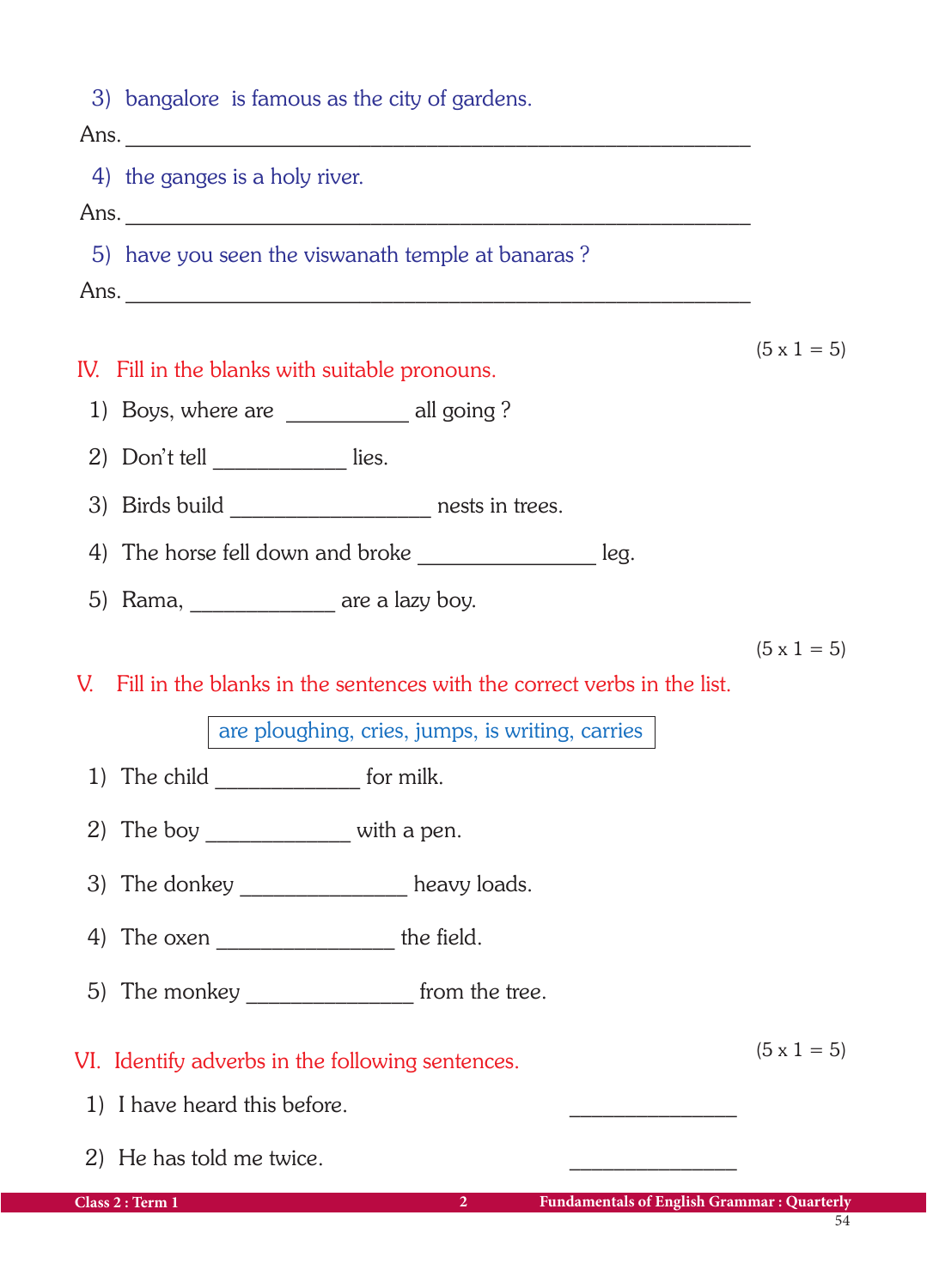|  | 3) We put him down slowly.                                                                                    |                    |  |  |  |
|--|---------------------------------------------------------------------------------------------------------------|--------------------|--|--|--|
|  | 4) The Sikhs fight bravely.                                                                                   |                    |  |  |  |
|  | 5) Luckily, he escaped.                                                                                       |                    |  |  |  |
|  |                                                                                                               |                    |  |  |  |
|  |                                                                                                               | $(5 \times 1 = 5)$ |  |  |  |
|  | VII. Fill in the blanks with suitable adjectives from the list given below.<br>first, poor, narrow, last, few |                    |  |  |  |
|  | 1) Sunday is the __________________ day of the week.                                                          |                    |  |  |  |
|  |                                                                                                               |                    |  |  |  |
|  | 3) December is the _____________ month of the year.                                                           |                    |  |  |  |
|  |                                                                                                               |                    |  |  |  |
|  | 5) She is a ________________ woman, so she lives in a hut.                                                    |                    |  |  |  |
|  |                                                                                                               | $(5 \times 1 = 5)$ |  |  |  |
|  | VIII. Identify the preposition in the following sentences.                                                    |                    |  |  |  |
|  | 1) They live under the same roof<br>$\overline{a}$ . The contract of the contract of $\overline{a}$           |                    |  |  |  |
|  | 2) I shall do it with pleasure.<br><u> 1980 - Johann Barbara, martin a</u>                                    |                    |  |  |  |
|  | 3) They left for Mumbai.                                                                                      |                    |  |  |  |
|  | 4) It is ten O' clock by my watch.                                                                            |                    |  |  |  |
|  | 5) The dog ran across the road.                                                                               |                    |  |  |  |
|  |                                                                                                               |                    |  |  |  |

 $\frac{1}{\sqrt{2}}$